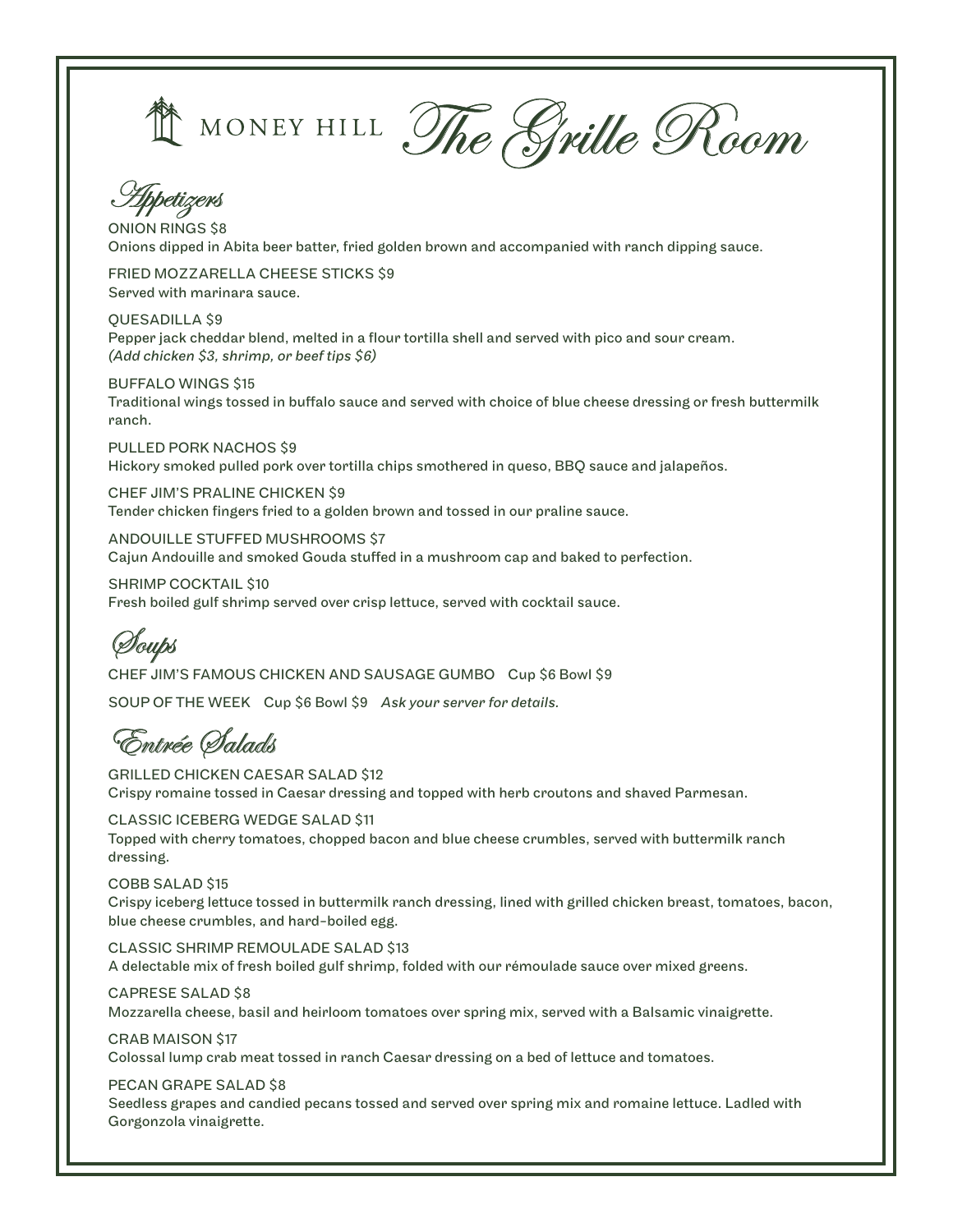

The Sville Room

Entrée Sandwiches

### CLASSIC BLT \$9

Crispy bacon, vine-ripened tomato slices and green leaf lettuce, sandwiched between toasted white bread with mayonnaise.

### THE MONEY HILL BURGER \$13

 $\frac{1}{2}$  pound ground chuck patty, dressed with green leaf lettuce and tomato, on a brioche bun with pickle chips.

### CLUB SANDWICH \$12

Sliced ham, smoked turkey breast, bacon, lettuce, tomato and mayonnaise on toasted white bread.

### NEW ORLEANS OYSTER PO'BOY *Market Price*

Fresh oysters fried to perfection and served on a fully dressed loaf of Leidenheimer bread. Topped with tartar sauce.

### FRENCH DIP \$12

Thinly sliced roast beef on a French roll topped with provolone cheese and served with a mushroom and onion dipping sauce made from its natural juices.

Money Hill Classics

HAMBURGER STEAK \$17 10 oz ground chuck roasted in a mushroom onion gravy, served with mashed potatoes and seasonal vegetables.

PORK OSSO BUCCO \$22 Tender pork over orzo pasta drizzled with a Cabernet mushroom tomato reduction.

SHRIMP AND TASSO PASTA \$19 Gulf shrimp and spicy tasso tossed in a savory cream sauce.

CHICKEN SAVOY \$19 Chicken breast topped with colossal crab meat and fresh asparagus, drizzled with a Hollandaise sauce and served with seasonal vegetables.

CHAR GRILLED SALMON STEAK \$18 Atlantic salmon grilled to perfection and drizzled with a Citrus Beurre Blanc, served with seasonal vegetables.

CATFISH BREAUX BRIDGE \$20 Farm-raised catfish topped with crawfish étouffée and served with seasonal vegetables.

RACK OF LAMB \$38 New Zealand lamb chops grilled to perfection and served with rosemary mint jus and seasonal vegetables.

### Desserts

ULTIMATE CHOCOLATE CAKE \$8

FRESH FUDGE BROWNIE TOPPED WITH WHIPPED CREAM\$6

SOUTHERN BOURBON PECAN PIE \$7

ROUND OF BEERS FOR THE KITCHEN STAFF Thank our hard-working chefs by ordering them a round of beer!

 $\mathscr ^{\ast}\mathscr{F}$ am pleased to offer you this menu.  $\mathscr{B}$ s always, if there is something special I can prepare just for you, please let me know." - Chef Jim Savoy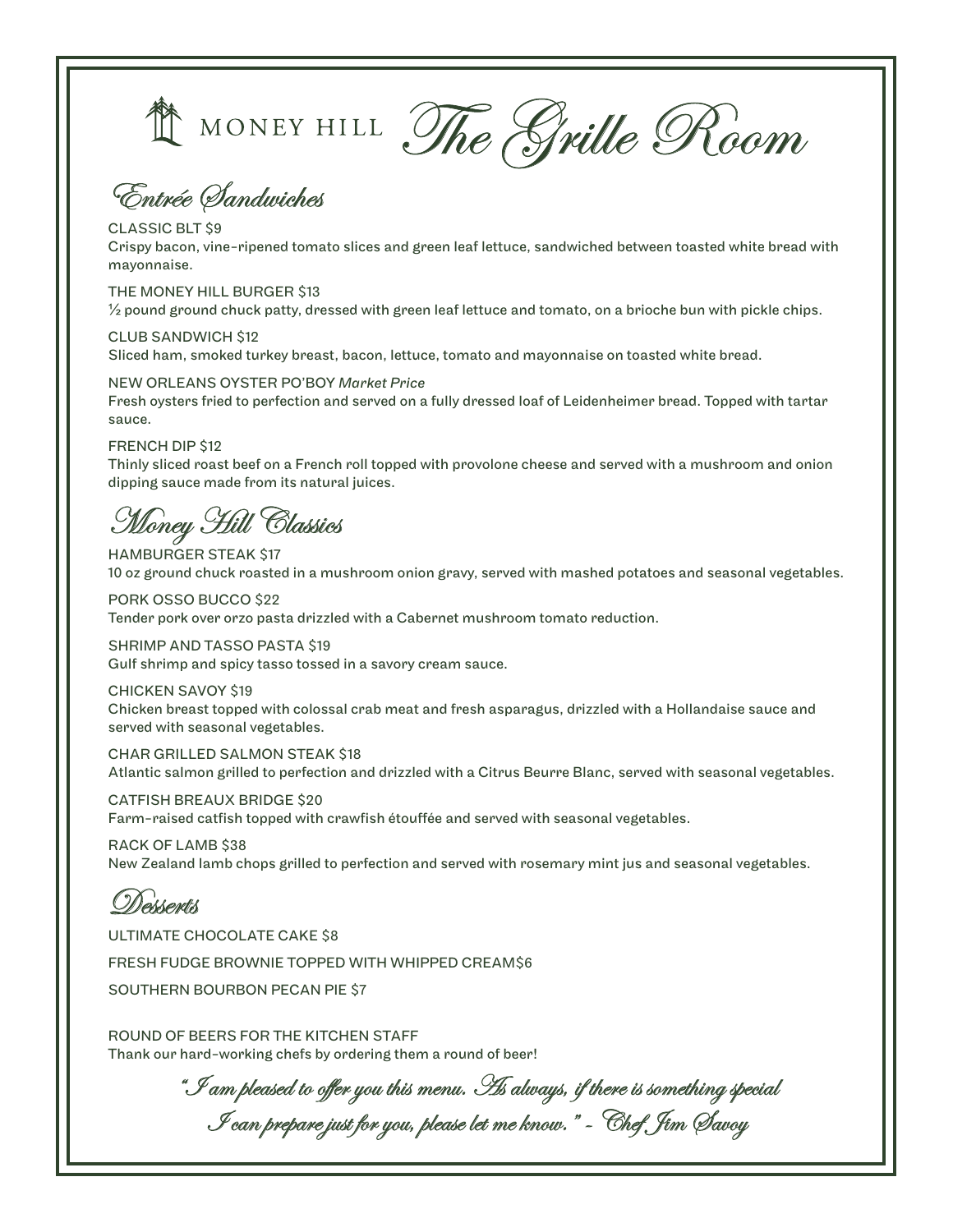

## **BUBBLES AND ROSÉ**

|  | GLASS BOTTLE |
|--|--------------|
|  |              |
|  |              |
|  |              |
|  |              |

## WHITES

GLASS

**BOTTLE**